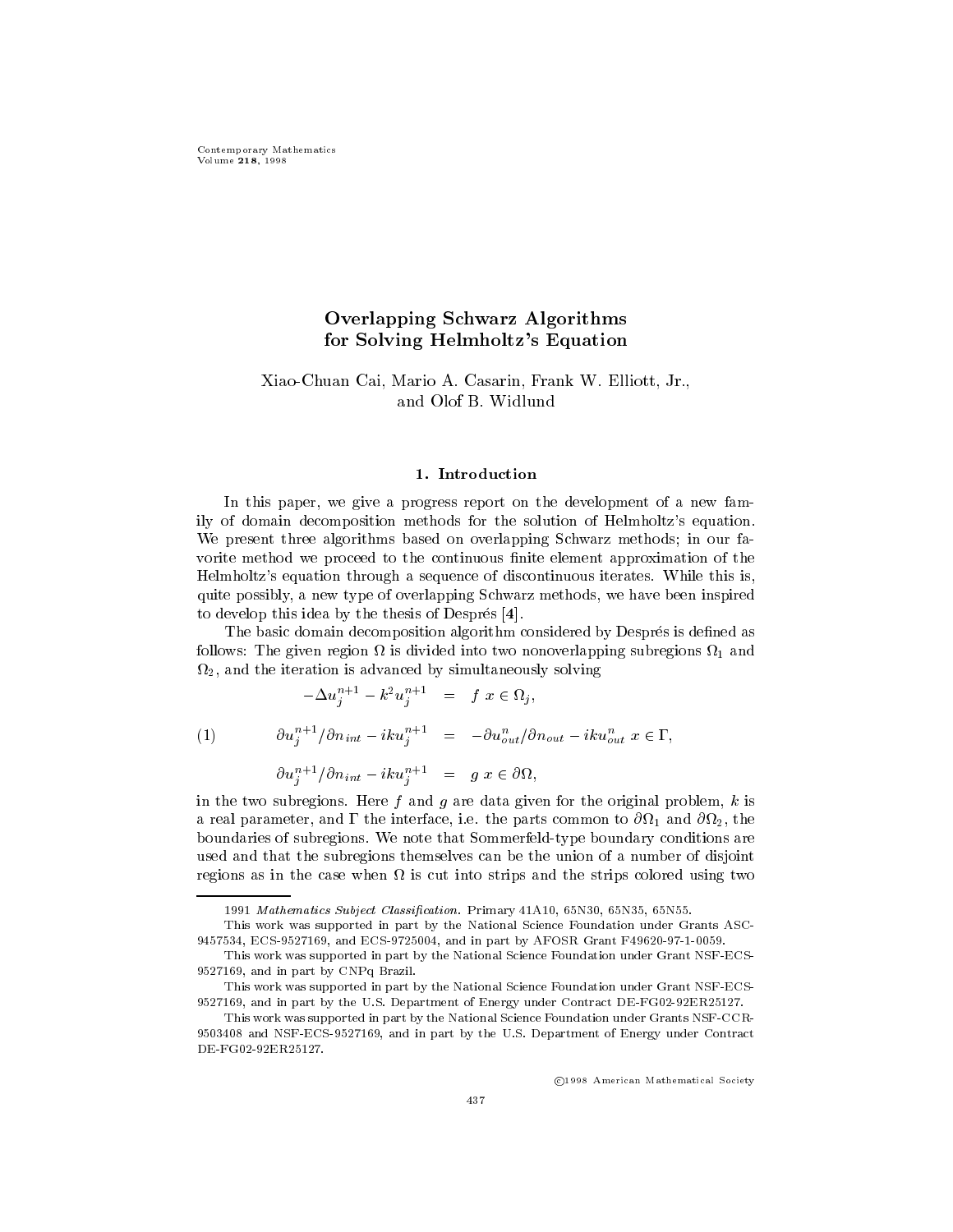#### XIAO-CHUAN CAI

colors. The iterates generally have jumps across the interface; the jump will go to zero as the iteration converges

In his thesis, Després proves convergence in a relatively weak sense for a quite general decomposition into nonoverlapping subregions and also conducts a detailed theoretical and numerical study for a rectangular cut into two The convergence is slow, but it is shown that under-relaxation can lead to an improvement. Després also briefly considers the use of overlap; it is shown that this leads to a considerable improvement in the rate of convergence of the iteration for the two subregion case

In the limit of increasing domain diameter, the Sommerfeld boundary condition provides the correct fareld condition for propagation of waves in the frequency domain, but for a bounded region it does not provide perfect transparency. It can be argued that an alternative boundary condition, which more closely approximates the correct nonlocal non-reflecting boundary condition, would lead to more rapid convergence These ideas have indeed been tested with some success by Ghanemi [5] and others. This essentially amounts to replacing the  $ik$  terms in the interface condition (1) with  $i kT$ , where T is an appropriate nonlocal operator. See also [9] for work more closely related to ours

In our own work, we have instead attempted to use three ideas that have proven successful in studies of other types of problems: We have focused almost exclusively . On methods based on our consequence of the region of the region of the region we are decomposition we are a exploring the possible benefits of a coarse solver as a part of our preconditioner; we note that the use of a coarse space correction is required to establish convergence of domain decomposition algorithms for a class of nonsymmetric and indenite elliptic problems previously considered by Cai and Widlund  $[2, 3]$ . We also take advantage of well-known accelerators of the basic iteration schemes, in particular the GMRES algorithm

We refer to Smith, Bjørstad, and Gropp  $[11]$  for an introduction to domain decomposition methods in general, and these ideas in particular. We note that there are a number of variants of the Schwarz algorithms: additive, hybrid, restricted, etc. In our work, we are now focusing on the classical, multiplicative algorithm.

## 2. Differential and Discrete Model Problems

We consider a Helmholtz model problem given by

(2) 
$$
-\Delta u - k^2 u = f \ x \in \Omega, \ \partial u / \partial n - iku = g \ x \in \partial \Omega,
$$

where is an is a bounded two or three allowship regions. Since the substitution is uniquely to the second in the second in the second in the second in the second in the second in the second in the second in the second in t solvable, and we note that the boundary condition, said to be of Sommerfeld type, is essential in the proof of this fact

we use Green-Complex complex complex complex complex contracts to the test functions to the test functions to convert (2) into variational form: Find  $u \in H^1(\Omega)$  such that,

$$
b(u, v) = \int_{\Omega} (\nabla u \cdot \nabla \bar{v} - k^2 u \bar{v}) dx - ik \int_{\partial \Omega} u \bar{v} ds
$$
  

$$
= \int_{\Omega} f \bar{v} dx + \int_{\partial \Omega} g \bar{v} ds = F(v) \ \forall v \in H^1(\Omega).
$$

Finite element problems can now be defined straightforwardly by replacing  $H^*(M)$ by a suitable conforming finite element space. So far, we have worked mainly with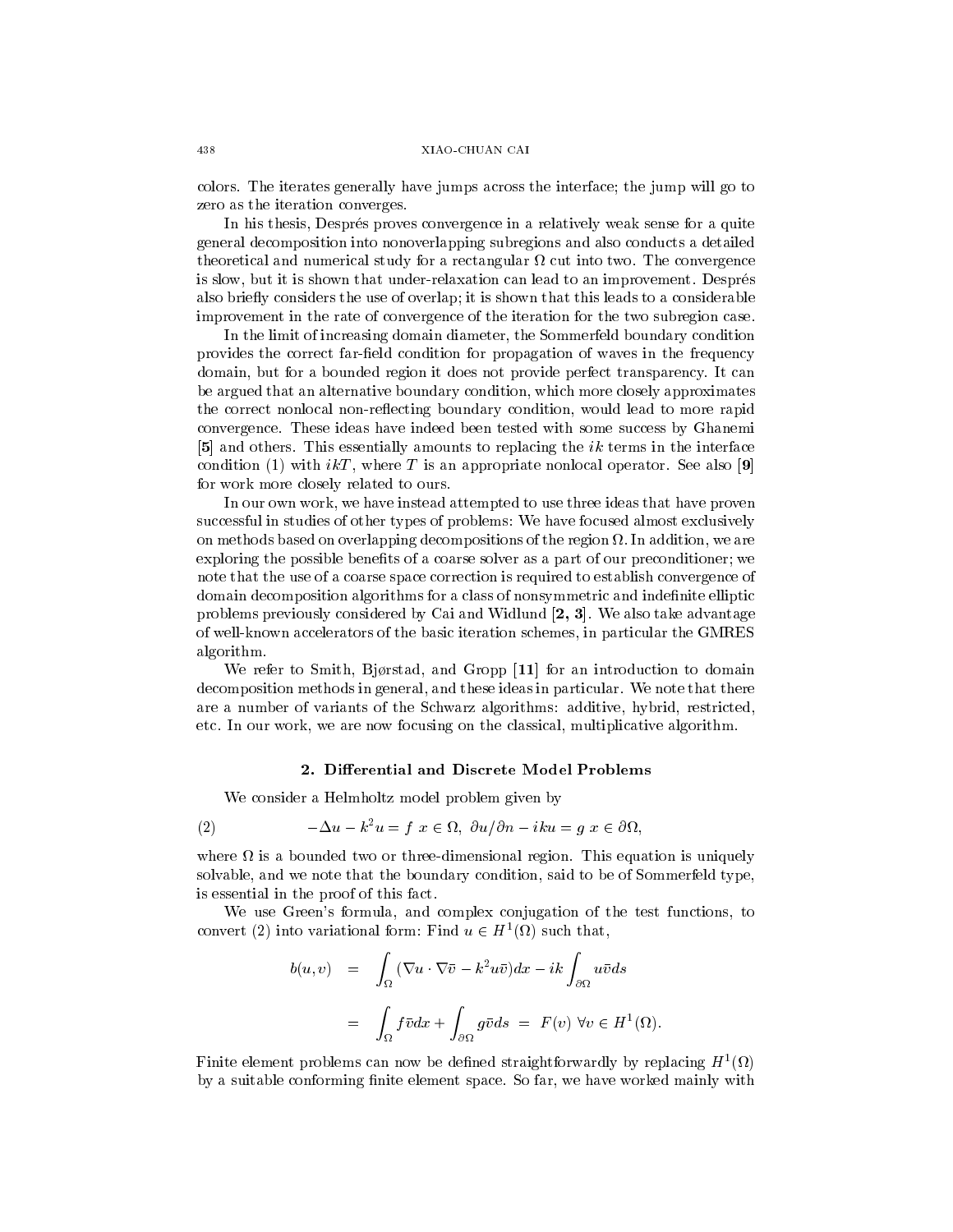lower order elements but have made progress towards extending our studies and numerical experiments to spectral elements

Our interest in the spectral element case has been inspired by the work of Ihlen  $\alpha$  and  $\alpha$  and  $\alpha$  and the theorem is the theorem the theorem (  $\alpha$  ) and  $\alpha$  and  $\alpha$  and  $\alpha$  and  $\alpha$ well-posedness of the original problem and different finite element discretizations and proven, for a model problem in one dimension, that the basic estimate

$$
|u|_{H^1} \leq Ck|F|_{H^{-1}}
$$

holds. In the finite element case, an assumption of  $hk < 1$  is used. The constant C is independent of  $p$ , the degree of the finite elements. Ihlenburg has also conducted extensive numerical experiments which suggest that this bound also holds for prob lems in two or three dimensions Error bounds of the following form are also given for  $p=1$  and kh small enough:

$$
|error|_{H^1} \leq C_1 \theta + C_2 k \theta^2
$$
 where  $\theta =$  best  $H^1$ –error.

With oscillatory solutions typical, we can expect  $\theta$  to be on the order of kh. In that case, the second term, which is due to the phase error, will dominate unless  $\kappa$ - $n$  is on the order of 1. Larger values of  $p$  appear attractive since Inlenburg and Babuska have also shown that

$$
|error|_{H^1} \le \theta^p (C_1 + C_2 \theta^2) + C_3 k \theta^{2p}.
$$

Here  hk-p and the phase error is now relatively less important

### 3. Overlapping Schwarz Algorithms

The basic multiplicative, one-level overlapping Schwarz method can be described as follows: Let  $\{\Omega_j\}$  be a set of open subregions that covers the given region Just as in the strip case of Section each subregion <sup>j</sup> can have many disconnected components; it is often profitable to color the subregions of an original overlapping decomposition of the colors for any pair of subregions for any pair of subregions for any pair that intersect The original set of subregions can then be partitioned into sets of subregions, one for each color, effectively reducing the number of subregions. This decreases the number of fractional steps of our Schwarz methods and helps make the algorithms parallel. The number of colors is denoted by  $J$ .

In many cases it is appropriate to view <sup>a</sup> multiplicative Schwarz method as follows: A full iteration step proceeds through  $J$  fractional steps,

$$
u^{n+j/J} - u^{n+(j-1)/J} = P_i(u - u^{n+(j-1)/J}),
$$

where  $I_{ij}$ ,  $j = 1, \ldots, J$ , is a projection onto a subspace  $V_j$  related to  $M_j$  and u is the exact finite element solution. Such a fractional step can be more easily understood by rewriting it in the form

(3) 
$$
b_j(u^{n+j/J} - u^{n+(j-1)/J}, v) = F(v) - b(u^{n+(j-1)/J}, v) \,\forall v \in V_j.
$$

The choice of the local sesquilinear form  $v_j(\cdot, \cdot)$  and the space  $v_j$  determines the projection  $P_j$ . We will examine several choices one of which has discontinuous iterates, and for it we will need an alternative to formula  $(3)$ . Introducing a splitting of the Helmholtz form with respect to each  $\iota_{i}$  and its complement  $\iota_{i}$ , <sup>j</sup>

(4) 
$$
b(u, v) = b_j(u, v) + b_j^{c}(u, v),
$$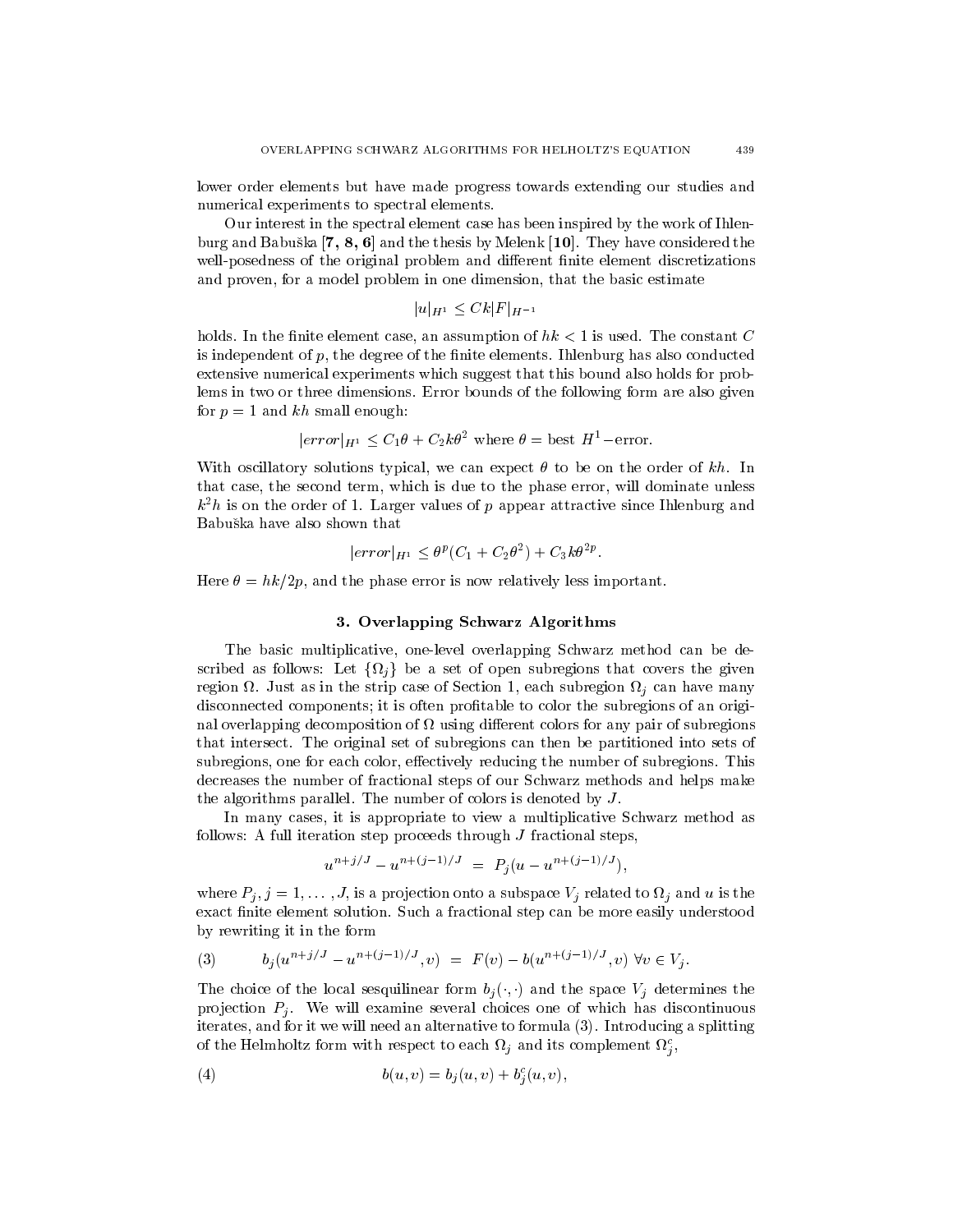#### XIAO-CHUAN CAI

which we will further describe below, we can replace  $(3)$  by

(5) 
$$
b_j(u^{n+j/J}, v) = F(v) - b_j^c(u^{n+(j-1)/J}, v).
$$

It is also easy to introduce a coarse space correction and a second level into the algorithm. An additional fractional step is then used; we choose to make this correction prior to the other, local steps. In our experiments, we have so far only used the same low order finite element method on a coarser mesh. The space related to this mesh and fractional step is denoted by  $V_0$ , and we use formula (3) to define the related, special update. We note that all the solvers used in the fractional steps are smaller, often much smaller, instances of the original problem.

One diculty with faithfully implementing a generalization of Despres- algo rithm with overlap is the appearance and disappearance of multiple values, i.e. jumps, across different parts of the interface  $\Gamma$ , which is now defined by

$$
\cup\partial\Omega_i\setminus\partial\Omega.
$$

In our first two algorithms, we avoid jumps and use traditional domain decomposition techniques, but in the third and most successful algorithm jumps in the solution are fully accommodated

The three algorithms can now be defined in terms of the sesquilinear forms  $v_i(\cdot, \cdot)$  and the subspaces  $v_i$ .

ALG1 An update with zero Dirichlet condition on  $\partial\Omega_j\setminus\Omega$  is used in the jth fractional step; this preserves the continuity of the iterates. The test functions of  $V_j$  then vanish at all mesh points in the closure of  $\Omega_{j}^*$ . The sesquilinear <sup>j</sup> form is defined by

$$
b_j(u,v)=\int_{\Omega_j}\big(\nabla u\cdot\nabla\overline v-k^2u\overline v\big)dx-ik\int_{\partial\Omega\cap\partial\Omega_j}u\overline vds.
$$

We note that for an interior subregion we cannot guarantee solvability of the subproblem except by making the diameters of the components of the j small enough The same precondition  $j$  small enough The same preconditioner can also be obtained by  $j$ by a matrix splitting based on the diagonal blocks of variables associated with the nodes in  $\Omega_i$  and on  $\partial\Omega \cap \partial\Omega_i$ .

ALG2 The sesquilinear form is chosen as

$$
b_j(u,v) = \int_{\Omega_j} (\nabla u \cdot \nabla \overline{v} - k^2 u \overline{v}) dx - ik \int_{\partial \Omega_j} u \overline{v} ds,
$$

and the elements of the space  $V_j$  are now required to vanish at all the nodes in the open set  $\nu_{\lambda}$ , we require that the solution of equation (b) belong to <u>je za obrazu u predstavanju u predstavanju u predstavanju u predstavanju u predstavanju u predstavanju u preds</u> the same space Continuity of the iterates is maintained by overwriting all the old values at all the nodes of the closure of <sup>j</sup>

ALG The same  $V_i$  and  $v_i(\cdot, \cdot)$  are used as in ALG 2, but both the old and the new values on <sup>j</sup> are saved This will typically produce a jump across this part of the interface At the same time the jump across the interface interior to  $\sim$  j is eliminated Furtherm details will be given we note that the new features  $\sim$ of this algorithm have required a redesign of our data structures and that there are consequences of the jumps that need careful scrutiny in order to understand ALG3 correctly.

Since we use completely standard techniques for the coarse grid correction we describe only the fine grid fractional steps of ALG3 in some detail. We must first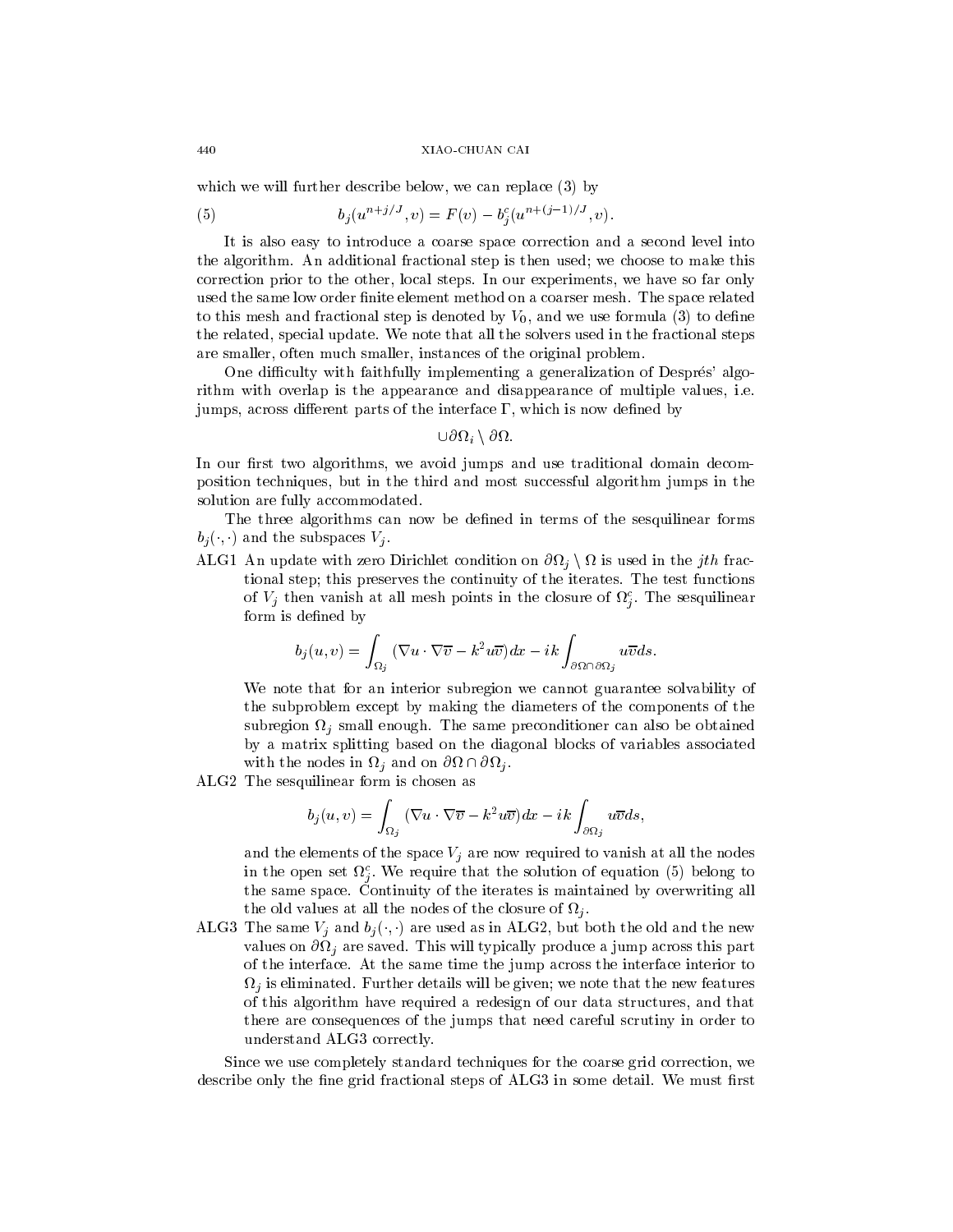realize that the lack of continuity across the interface  $\Gamma$  forces us to use broken is to replace it to replace the sums of integrals over atomic of integration of the sums of integration over a subregions defined by  $\Gamma$ . We proceed by finding the common refinement of all splittings like (4). Let  $\{A_q | q = 1, \ldots, Q\}$  be the *open atoms* generated by  $\{\Omega_j\}$ , i.e. the collection of the largest open sets satisfying  $A_q \nsubseteq \Omega_j$  or  $A_q \nsubseteq \Omega_j^c$  for all j and q. **j** is a set of the set of the set of the set of the set of the set of the set of the set of the set of the set of the set of the set of the set of the set of the set of the set of the set of the set of the set of the set We refine  $(4)$  by expressing each term as a sum of Helmholtz forms defined on the collection of open atoms contained in that region. Thus,

$$
b_j(u, v) = \sum_{A_q \subseteq \Omega_j} \underline{b}_q(u, v)
$$
  

$$
b_j^c(u, v) = \sum_{A_q \subseteq \Omega_j^c} \underline{b}_q(u, v).
$$

These are the splittings needed to solve equation  $(5)$  in the presence of jumps and to represent the solution in atomic form for further steps The sesquilinear forms corresponding to the individual atoms are defined by

$$
\underline{b}_q(u,v)=a_{\mathrm{A}_q}(u,v)-ik(u,v)_{\widetilde{\Xi}_q}-ik(u,v)_{\widetilde{\Gamma}_q^-}+ik(u,v)_{\widetilde{\Gamma}_q^+}
$$

where

$$
\begin{aligned}\n\Xi_q &= \partial \mathbf{A}_q \cap \partial \Omega \\
\widetilde{\Gamma}_q^+ &= \bigcup \left\{ \partial \mathbf{A}_q \cap \partial \Omega_j \middle| \Omega_j^c \supseteq \mathbf{A}_q, j = 1, \dots, J \right\} \\
\widetilde{\Gamma}_q^- &= \bigcup \left\{ \partial \mathbf{A}_q \cap \partial \Omega_j^c \middle| \Omega_j \supseteq \mathbf{A}_q, j = 1, \dots, J \right\}.\n\end{aligned}
$$

For a valid splitting, we have to assume that the boundaries of any two intersecting is and domains  $\alpha$  is an order the same unit the same unit of the same intersection and the same unit of the s except on sets of measure zero

The principal difficulty in implementing a multiplicative Schwarz cycle based on (5) is that it requires that multiple values be kept at the atom interfaces  $\tilde{\Gamma}_q^ \mathbf{q}$  and  $\mathbf{q}$ and  $\mathbf{r}_a$  because continuity is not enforced. Therefore, we represent the solution function  $u$  as an element in the direct product of finite element spaces, one for each atom At iteration n , j, y of the algorithm see , , , , and signal manno side is computed atomic subregion by atomic subregion It is therefore practical to store the nodal values of each atom separately. We also note that the test functions  $v$ are continuous functions in the closure of  $\Omega$  and that the solution  $u^{(1)}$  of (5) is continuous in the closure of  $\cdot \cdot \cdot$  once it is found; it is scattered to the individual atoms of nodes of nodal values of the iterate is exactly what is exactly what is exactly what is required in the computation of the contribution from that atom to the next set of right hand sides

After a full sweep through all the subregions, the residuals interior to each atomic subregion are zero, and across any segment of  $\Gamma$ , the solution is either continus or satisfactor that conditions to condition  $\mathcal{L}_1$  , green- and conditions the proximation solution  $u^-$  satisfies

$$
b(u^n, v) = F(v) + ik \int_{\Gamma} [u^n] \bar{v} ds \,\,\forall v \in V.
$$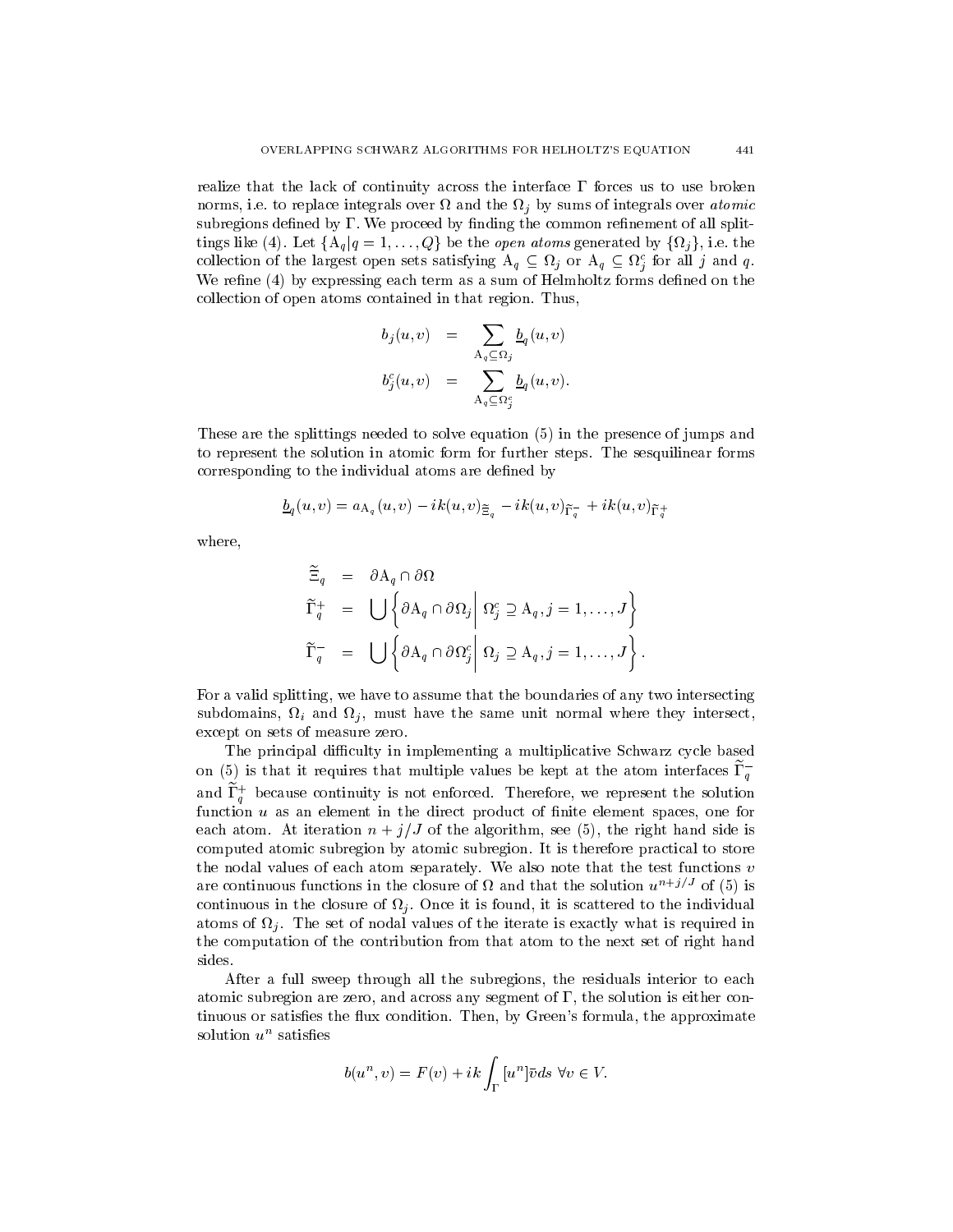#### XIAO-CHUAN CAI

In the limit, the jump goes to zero; this conveniently signals convergence. At this point of the iteration, the residuals can be computed from the jump directly, but also conventionally through its contributions from the atomic subregions

Optimal convergence has been established for  $ALG1$  and  $ALG2$ , with a coarse space  $V =$  and GMRES acceleration, using essentially only our older theory; see  $[2, 3]$  or  $[11,$  Chapter 5.4. Our result is also valid for ALG3 in the case when there are no cross points. Our current proofs require  $H$  —regularity and that kH $H$  is sufficiently small, i.e. the phase error of the coarse space solution is small enough. (We believe that the  $H^2$ -regularity can be weakened at the expense of a more severe restriction on k and  $H$ .) We note that while these types of conditions are meaningful asymptotically since our results show that the number of iterations will be independent of  $h$ , only experiments can tell if the restriction imposed on H makes our results irrelevant for a choice of mesh points that corresponds to a realistic number of mesh points per wave length We also note that our current theory fails to explain the quite satisfactory performance that we have observed in many of our experiments even without a coarse correction

The bound for ALG1 is independent of k and h while that of ALG2 deteriorates linearly with the number of points per wave length

In view of our results and the formulas for the phase error, we have made series of experiments with a fixed  $k^3H^2$  as well as  $k^3h^2$ .

### 5. Numerical Results

The software used was developed with the PETSc library  $[1]$  supplied by Argonne National laboratories, as well as Matlab  $(TM)$ , a product of Mathworks, Inc. We would like to acknowledge the generous help of the PETSc implementors in developing and debugging our code The platforms for our computations are a Silicon Graphics Reality Monster TM parallel computer at Argonne National Laboratories and local workstations

We now describe the geometry and discretization used in our numerical experiments In all cases in a unit states of the cases of the states and the case  $\mathcal{N}_1$  is a unit of the case subregions <sup>j</sup> are built from a decomposition of into nonoverlapping square sub regions with a layer of  $\delta$  elements added in all directions. The relevant parameters for describing an experiment are 

- $\bullet$   $\,n$  the number of grid points per side of the square fine mesh and  $\,n=1$  /(  $n-1$  )  $\,$ with a unit state of and  $\alpha$  is the analogs for the coarse mesh and he coarse  $\alpha$
- $\bullet$   $\kappa$  the spatial frequency;
- $\bullet$   $n_{sub}$  the number of subregions;
- $\bullet$   $\,$   $\,$   $\,$   $\,$  the number of elements across half of the overlap;
- ppw the number of points per wave length on the fine grid;  $ppw = \frac{E}{kh}$ ;  $ppw_c$  the analog for the coarse grid.

The number of points per wavelength is a non-dimensional measure of resolution.

We first compare the performance of the three algorithms on a  $2 \times 2$  set of square subregions without using a coarse grid. Here and below, we say that an algorithm has converged at a given iteration if the  $t^-$  norm of the preconditioned  $\,$ residual is less than  $10^{-6}$  of that of its original value. In some cases we also discuss the relative error at termination of the iteration measured by the  $\ell_2$  norm of the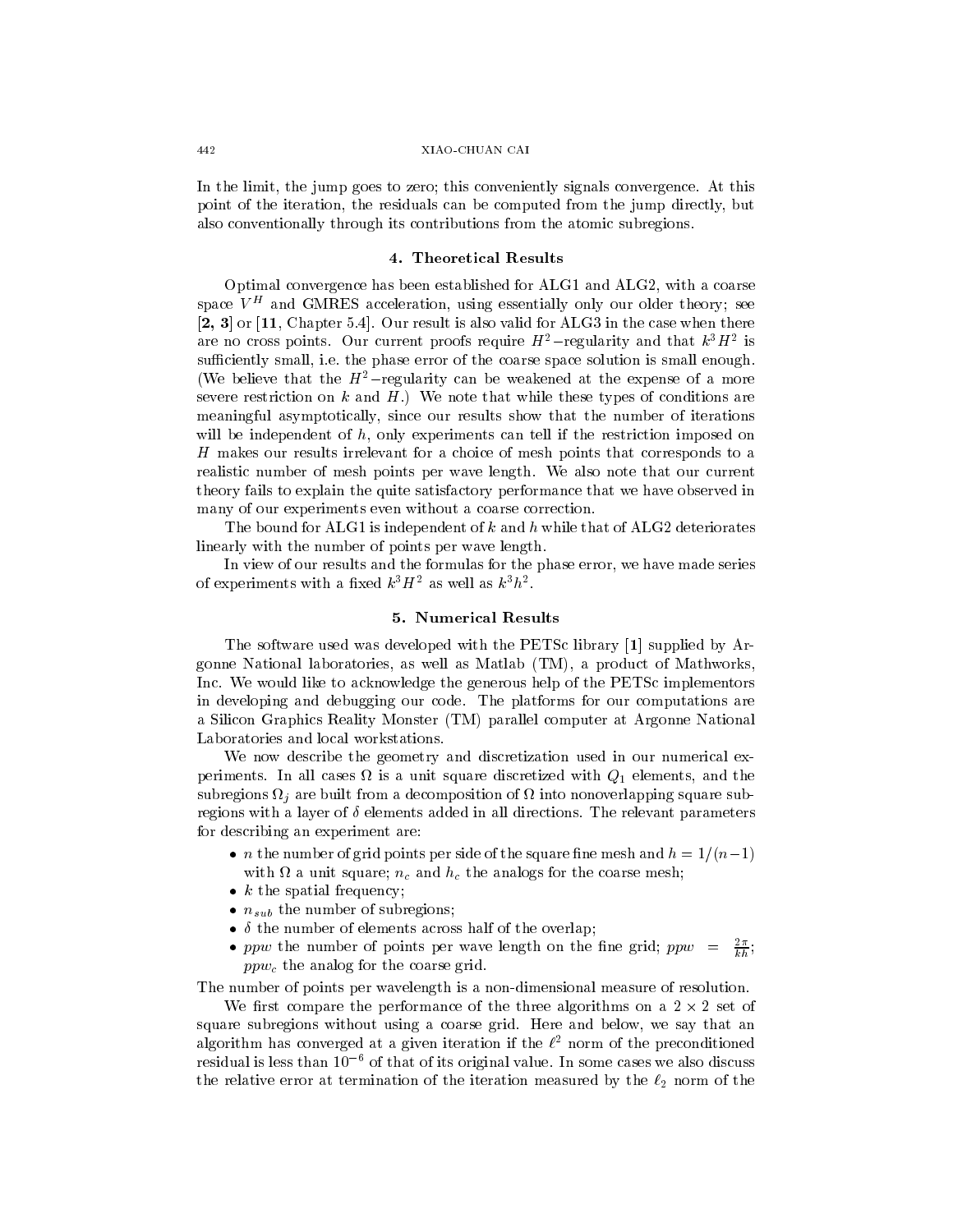difference between the final iterate and the exact solution of the discrete system divided by the  $\ell_2$  norm of the same exact solution. An iteration number given in parentheses indicates divergence and the iteration number at which the iteration was stopped

For ALG1 GMRES acceleration had to be used at all times to obtain convergence; moreover, given  $n = 97$  or 129,  $\delta = 1, 2, 3, 4$ , or 5, and  $ppw = 10$  or 20, ALG1 never converges in fewer than 40 iterations. Moreover, the relative error in the solution always exceeds TO -, possibly reflecting ill-conditioning.

For ALG2, we obtain convergence provided we use either overlap or GMRES acceleration. Given the resolution  $n = 97$  or 129 and  $ppw = 10$ , ALG2 diverges when  $\delta = 0$  unless GMRES acceleration is applied. Even with acceleration but without overlap, ALG2 appears to be worse than ALG1. With the smallest overlap,  $\delta = 1$ , ALG2 converges without acceleration. The convergence in about 42 iterations, is similar to that of ALG1, but the error is one tenth of that encountered in ALG1, apparently reflecting better conditioning. With acceleration and  ALG converges in iterations for both resolutions

ALG3 does not converge at all without overlap, but with overlap it outperforms both ALG1 and ALG2. Given  $ppw = 10$  the resolution  $n = 97$  or 129 and or algebra at least twice as fast twice as fast twice as fast as a fast as  $\sim$ these parameter values ALG3 always converges in fewer than 10 iterations, and the relative error is always less than 10  $\,$ . Given  $ppw = 20$ , whether  $n = 97$  or  $\alpha$  . The results are the same provided that the ratio of  $\alpha$  to ppw is maximum is this indicates that ALG3 has converged with respect to resolution. However, when a coarse grid is used, the ratio of  $\delta$  to ppw ceases to be an accurate determinant of performance

In the remaining numerical results we investigate the behavior of ALG3 in the case of many subregions. Generally speaking, in the many subregion case ALG3 needs either GMRES acceleration or a sufficiently fine coarse grid to converge. Table 1 shows the results of several runs with ALG3. For the two sub-tables,  $k = 20.11$ and  $ppw = 20.00$  (above) and  $k = 31.92$  and  $ppw=25.20$  (below), and the mesh size is  $65 \times 65$  (above) and  $129 \times 129$  (below). The two choices of parameters are related by a constant value of  $\kappa^n h^*$ . In all cases there are  $8 \times 8$  subregions, and the coarse mesh size varies as indicated in the left column Within each cell to the left of the double line are presented the parameters  $n_c$  (above) and ppw<sub>c</sub> (below) for the row; within each cell to the right of the double line are presented data for the unaccelerated algorithm (upper row), the accelerated algorithm (lower row), the iteration count (left column), the normalized residual (right column).

In all the above cases without a coarse grid, GMRES forces convergence in 18 or fewer iterations. By contrast, the algorithm sometimes fails to converge when neither a coarse grid nor GMRES is used. Indeed, other experimental results suggest that with a larger number of subregions  $(>1,000)$  convergence without a coarse grid generally requires acceleration

In particular for a run not shown in our tables with  $k=40.21$ ,  $ppw=40.00$ , a  $257 \times 257$  fine grid, no coarse grid,  $\delta = 1, 2, 3$ , and a  $32 \times 32$  array of overlapping subregions, the accelerated algorithm converges in  $49$  to  $52$  iterations, while the unaccelerated algorithm diverges in two of three cases. For  $\delta = 2, 3$  a crude coarse grid correction with  $ppw_c = 2.66$  grid lowers the iteration count to 28 for the accelerated algorithm, but the unaccelerated algorithm still diverges for  $\delta = 1, 2, 3$ .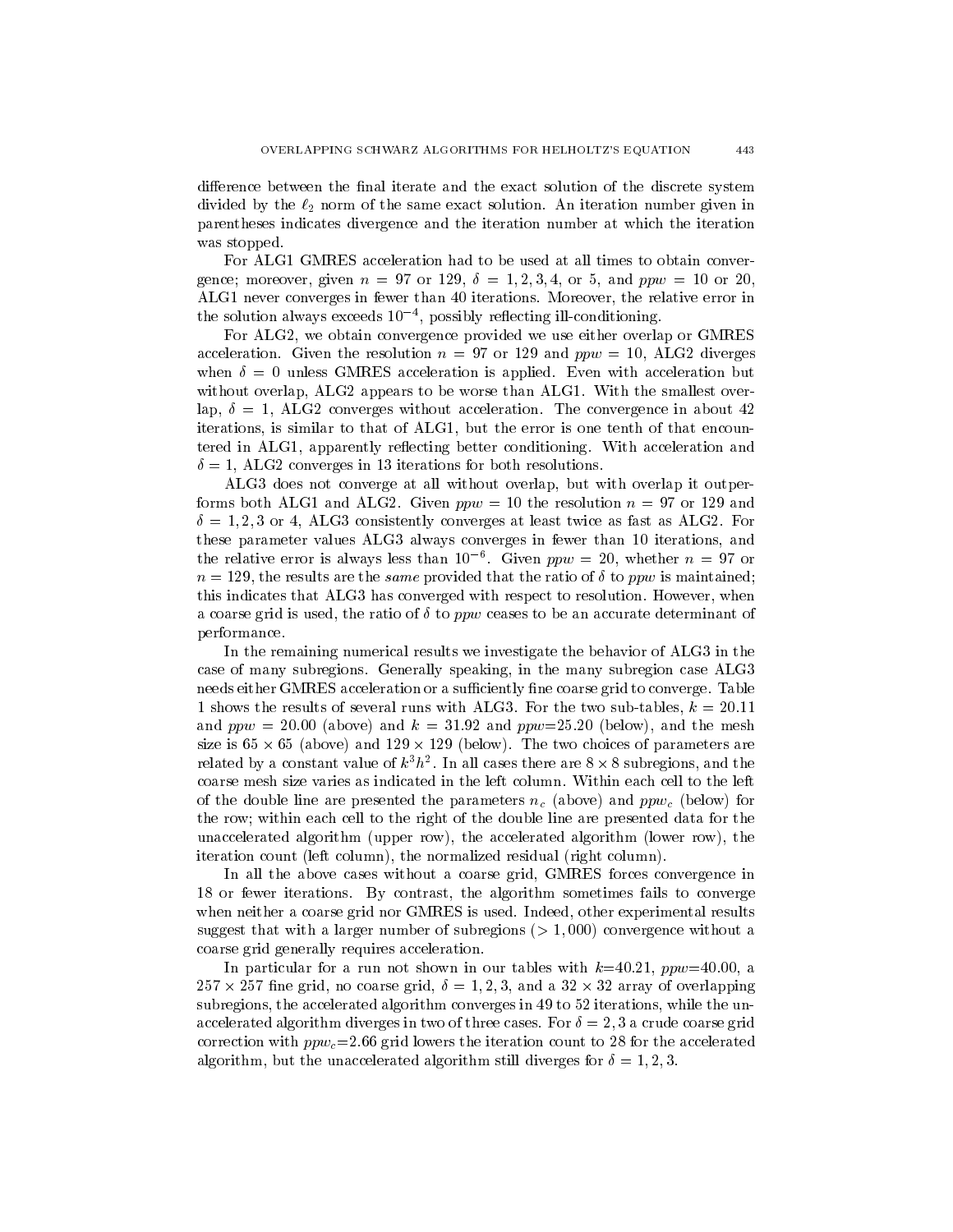|                 | 3     |          | $\overline{2}$ |                    |      |              |
|-----------------|-------|----------|----------------|--------------------|------|--------------|
| $n_c=0;$        | (101) | 3.87e 01 | -31            | $9.90e\ 07$        | 20   | 6.91e-07     |
| $ppw_c = 0.00$  | 15    | 8.97e 07 | 16             | 6.84e.07           | 17   | 5.75e-07     |
| $n_c = 9$ ;     | 54    | 9.47e 07 | (101)          | $1.15e + 01$       | (34) | $5.85e + 01$ |
| $ppw_c = 2.81$  | 14    | 5.99e07  | 14             | $6.50 \text{e} 07$ | 15   | 7.05e-07     |
| $n_c = 17$ ;    | 45    | 9.58e.07 | 20             | $9.28 \text{e} 07$ | -19  | $9.53e-07$   |
| $ppw_c = 5.31$  | 13    | 9.85e07  | 12             | 7.44e07            | 11   | 4.44e-07     |
| $n_c = 33,$     | 42    | 9.44e 07 | 21             | 7.33e-07           | -17  | 7.04e-07     |
| $ppw_c = 10.31$ | 13    | 4.17e 07 | 12             | 9.41e.07           | 11   | 4.28e 07     |

| TABLE 1. Tables for $ALG3$ |  |  |  |  |
|----------------------------|--|--|--|--|
|----------------------------|--|--|--|--|

| $\overline{\delta}$    | 3  |            | 2     |                    |      |                  |
|------------------------|----|------------|-------|--------------------|------|------------------|
| $n_c=0$ ;              | 18 | $9.29e-07$ | 21    | 7.32e07            | 24   | 7.15e07          |
| $ppw_c = 0.00$         | 15 | 6.19e-07   | -16   | $6.38 \text{e} 07$ | 18   | 7.98e07          |
| $n_e = 17$ ;           | 19 | 8.09e-07   | (101) | 5.49e03            | (30) | $2.59e + 01$     |
| $ppw_c = 3.35$         | 13 | 6.60e 07   | 14    | $9.70 \div 07$     | 17   | $5.72 \times 07$ |
| $n_c = 33$             | 36 | $9.12e-07$ | -17   | 7.98e 07           | 22   | 8.42e07          |
| $ppw_c = 6.50$         | 13 | 5.41e-07   | -13   | 4.86e 07           | 13   | 7.81e07          |
| $n_c = 65$ ;           | 18 | $9.09e-07$ | -17   | 6.87e-07           | 23   | 8.72e07          |
| $\mid p p w_c = 12.79$ | 12 | $6.20e-07$ | -12   | 6.58e07            | 13   | 9.02e 07         |

Thus far, our highest resolution computations use a  $385 \times 385$  fine grid with a 24  $\times$  24 array of subregions,  $\kappa = 42.54$ , and  $ppw = 53.33$ . Even without a coarse grid, the unaccelerated algorithm converges in 46 to 59 iterations; with GMRES acceleration the algorithm converges in 42 to 44 iterations. With  $ppw_c=4.58$  the accelerated algorithm requires 16 to 18 iterations, but the unaccelerated algorithm diverges

In general, when GMRES acceleration is used we *always* see convergence, even without a coarse grid. When a coarse grid is used together with GMRES acceleration, the coarse correction is helpful provided  $ppw_c \geq 3$ . The success of the GMRES accelerated version of ALG3 evidently comes from the restriction of the spectrum to the right half-plane, which we always observe when using an Arnoldi method to estimate the spectrum. This observation would indicate that ALG3 could be accelerated using less memory intensive techniques such as QMR or generalized conjugate residual acceleration or even using Richardson-s method with a suitable parameter. Certainly, these are some of the possibilities we will investigate.

#### References

- Satish Balay William Gropp Lois Curfman McInnes and Barry F Smith Petsc- the portableextensible toolkit for scientic computation Argonne National Laboratory April
- 2. Xiao-Chuan Cai and Olof Widlund, Domain decomposition algorithms for indefinite elliptic problems sizes are sizes a continued to the post-of-policy and the statistic computation of the statistic compu
- 3. \_\_\_\_\_, Multiplicative Schwarz algorithms for some nonsymmetric and indefinite problems, SIAM J Numer Anal - no -
- Bruno Despres Methodes de decomposition de domaine pour les problemes de propagation d'ondes en régime harmonique, Ph.D. thesis, Paris IX Dauphine, October 1991.